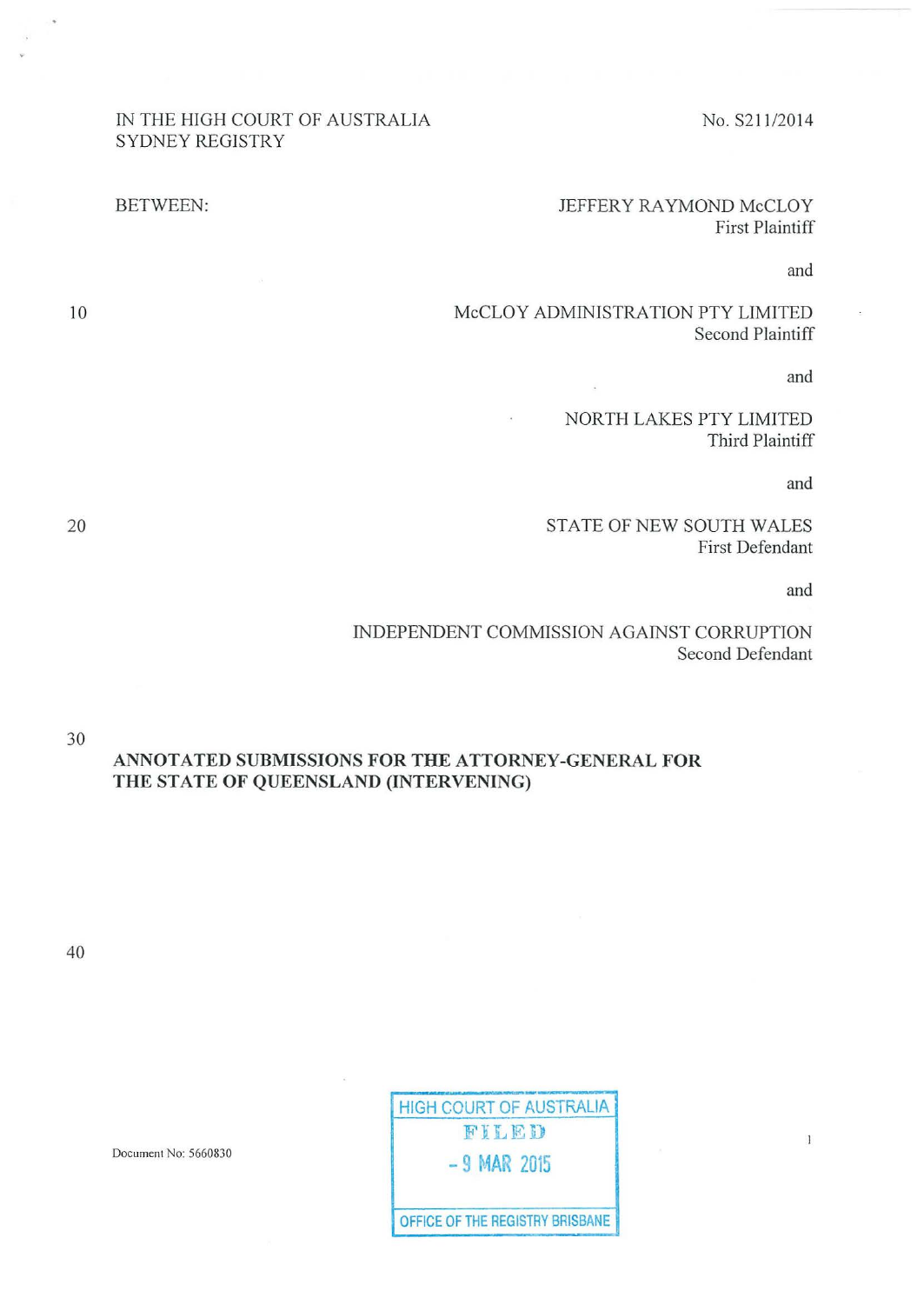## **I. INTERNET PUBLICATION**

1. This submission is in a form suitable for publication on the internet.

## **II. BASIS OF INTERVENTION**

2. The Attorney-General for the State of Queensland intervenes in these proceedings pursuant to s 78A of the *Judiciary Act 1903* (Cth).

## 10 **III. REASONS WHY LEAVE TO INTERVENE SHOULD BE GRANTED**

3. Not applicable.

## **IV. STATUTORY PROVISIONS**

4. The relevant provisions are set out in the annexure to the plaintiffs' submissions.

## **V. SUBMISSIONS**

#### 20 **(a) The limited role of rational connection**

- 5. The Attorney-General for Queensland intervenes in support of the defendants and adopts the submissions of the defendants.
- 6. In addition to adopting the submissions of the defendants, the Attorney-General develops in more detail in these submissions the threshold role of 'rational connection', where necessary, in terms of the second limb of the *Lange* analysis.
- 30 7. It is well established that the 'first inquiry' which arises on the second limb of the *Lange* test 'concerns the identification of a legitimate statutory purpose for the provision in question'.<sup>1</sup> The identification of that purpose is arrived at by the ordinary processes of statutory construction?
	- 8. *Unions NSW v New South Wales ('Unions NSW')* does not hold that in every case the defendant has to meet an additional threshold requirement of a 'rational connection' between a legitimate purpose and an impugned provision before there is further consideration of the second **limb** of *Lange.* Nor does *Unions NSW* give the concept of a 'rational connection' the wide meaning that the plaintiffs appear to attribute to it.
- 40 9. In *Unions NSW,* the Court was relevantly concerned with a challenge to the validity of s 96D of the *Election Funding, Expenditure and Disclosures Act 1981* (NSW) ('the EFED Act'). The defendant submitted that s 96D served the general anti-corruption purposes of the EFED Act. Yet any relationship between those purposes and s 96D

 $\mathbf{I}$ *Unions NSWv New South Wales* (2013) 88 ALJR 227 at 237 [46] (French CJ, Hayne, Crennan, Kiefel and Bell JJ) *('Unions NSW'); Tajjour v New South Wales* (20 14) 88 ALJR 860 at 893 [148] (Gageler J) (' *Tajjour').* 

<sup>2</sup>  *Unions NSW* (2013) 88 ALJR 227 at 238 [50] (French CJ, Hayne, Crennan, Kiefel and Bell JJ).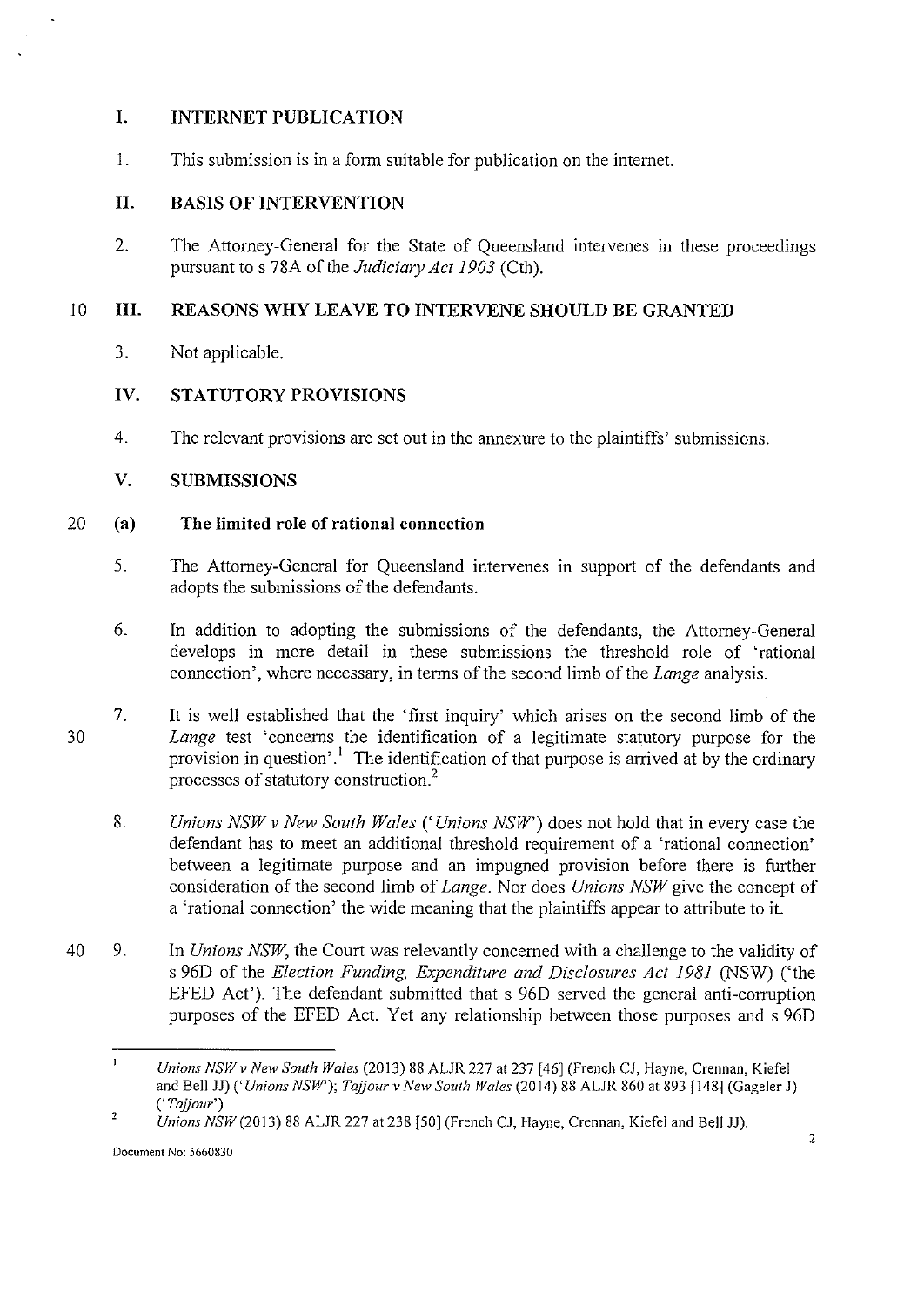was obscure. Given that fact, French CJ, Hayne, Crennan, Kiefel and Bell JJ observed:<sup>3</sup>

Where, as here, the general purposes of the EFED Act are relied upon to justify the restrictive measures of s 960, that section must be understood, by a process of statutory construction, to be connected to those purposes and to further them in some way.

10. The purpose of s 960, however, proved impossible to discern by the ordinary process of statutory construction. As the joint judgment remarked:<sup>4</sup>

> It is not evident, even by a process approaching speculation, what s 960 seeks to achieve by effectively preventing all persons not enrolled as electors, and all corporations and other entities, from making political donations.

- 11. The joint judgment therefore concluded that the purpose of the wide but incomplete prohibition in s 96D was 'inexplicable'.<sup>5</sup> Because that was so, the Court could not proceed to ask whether the means adopted were 'reasonably appropriate and adapted' to serve a legitimate end.6 The analysis required by the second *Lange* question was therefore 'forestalled'.<sup>7</sup>
- 12. As the joint reasons in *Union NSW* demonstrate, the requirement to show a 'rational connection' only arose because it was not otherwise evident how s 96D could be related to the legitimate end claimed by the defendant, and ordinarily not a matter of difficulty.<sup>8</sup> The absence of any rational connection with the general anti-corruption objects of the EFEO Act demonstrated that s 96D served no legitimate end, thereby avoiding the need for further consideration of the second limb of *Lange.* 'Rational connection', in short, was only a tool for determining if a provision had a legitimate end.
- 13. If, however, there is no patent 'disconnect' between the impugned provision and a legitimate end, no separate requirement to show a 'rational connection' will arise. In such circumstances, to ask whether the impugned provision is 'rationally connected' to the legitimate end would be superfluous. More importantly, it would conflate issues going to the identification of a legitimate end with those addressed to whether the provision is 'reasonably appropriate and adapted' to serving that end. As French CJ observed of the plaintiffs' submissions in *Tajjour* v *New South Wales* ( *'Tajjour* '):<sup>9</sup>

Tajjour and Hawthorne argued that s 93X casts so wide a net that it could not be said to be reasonably adapted to serve a legitimate end. That aspect of their written submissions *tended to conjlate the question whether the section serves a legitimate* 

10

20

30

40

<sup>3</sup>  *Unions NSW* (2013) 88 ALJR 227 at 238 [50].

<sup>4</sup>  *Unions NSW* (2013) 88 ALJR 227 at 238-239 [56].

<sup>5</sup>  6 *Unions NSW* (2013) 88 ALJR 227 at 239 [59].

<sup>7</sup>  *Unions NSW* (2013) 88 ALJR 227 at 239 [60].

*Unions NSW* (2013) 88 ALJR 227 at 239 [60].

<sup>8</sup>  *Unions NSW* (2013) 88 ALJR 227 at 237 [47].

<sup>9</sup>  *Tajjour* (2014) 88 ALJR 860 at 877-878 [42] (emphasis added). See also Gageler J at 893 [149].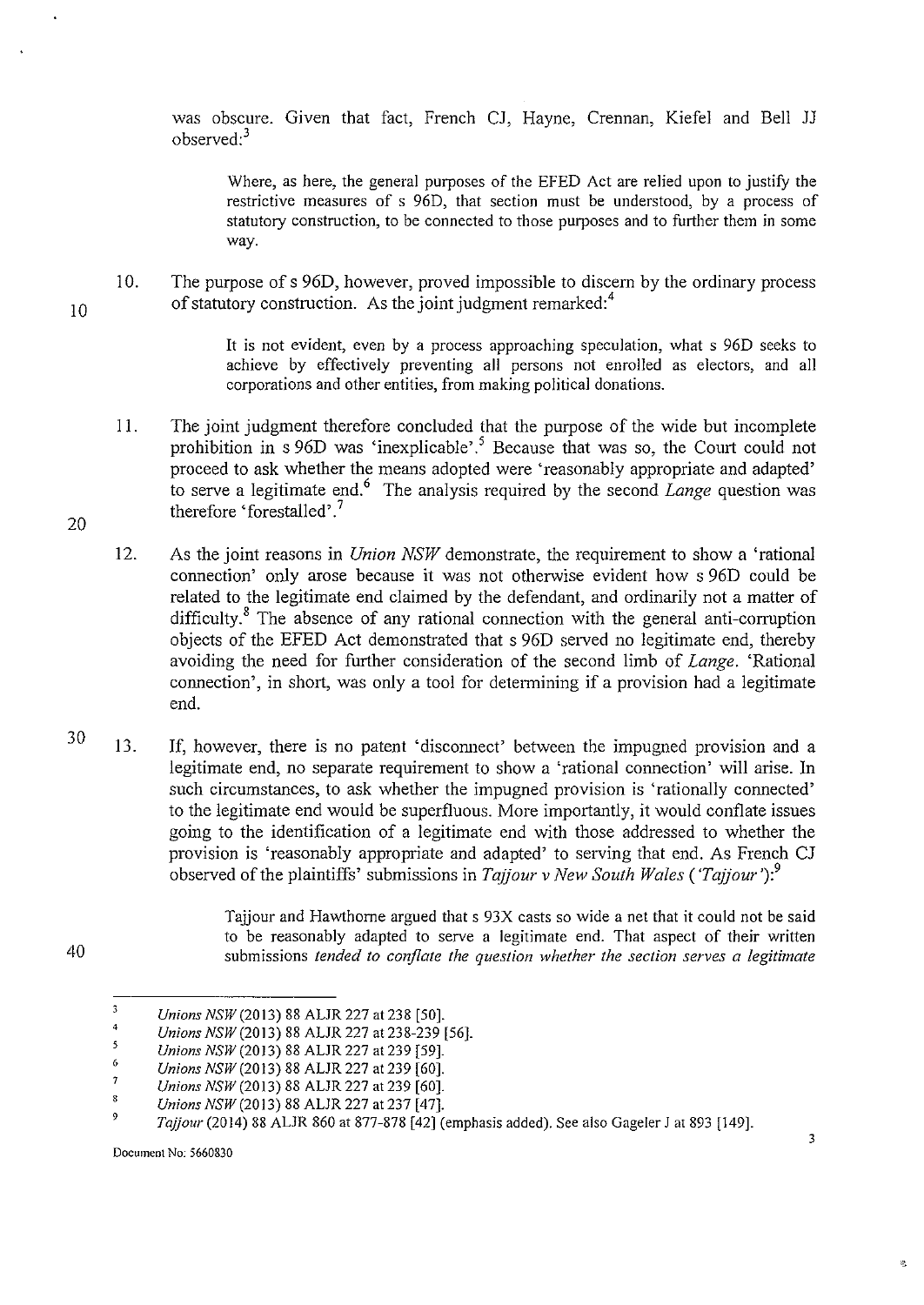*end with the proportionality question. While the net cast by s 93X is wide enough to pick up a large range of entirely innocent activity, it clearly does apply to conduct which is properly regarded as likely to result in the formation, maintenance and extension of criminal networks ...* Wide as its net may be, the proposition that s 93X serves a legitimate end must be accepted.

- 14. Furthermore, even in cases where the test of 'rational connection' is relevant, it only requires consideration of whether the provision is 'connected' to the suggested purposes and 'furthers' them in some way.<sup>10</sup>
- 10 15. That requirement has a low threshold, met by showing that the provision is 'capable of advancing that purpose'.<sup>11</sup>
	- 16. The existence of a 'rational connection' is not denied because a provision goes further than some might think desirable, or not as far as others might think desirable.<sup>12</sup> Any other view of 'rational connection' would mean that it subsumes the proportionality analysis in the second **limb** of *Lange. Unions NSW* cannot be read as intending such a result. 13
- 20 17. Yet, that is precisely the approach adopted by the plaintiffs for example at paragraphs [56] –[65] of their submissions.
	- 18. Two practical instances serve to illustrate why it is a matter for parliament and not for a court to determine the desirability of the means of legislative response to a particular mischief.
	- 19. One such illustration is the legislative response to slavery in the United Kingdom in the eighteenth and nineteenth centuries. The British Parliament ultimately abolished slavery in the colonies by the *Slavery Abolition Act 1833* (UK) 3 & 4 Will IV, c 73, notwithstanding that slavery had been held to have no common law or statutory status in England in *Somerset v Stewart* . 14 In the lead up to the abolition of slavery in the colonies the British Parliament had enacted the *Abolition of the Slave Trade Act 1807*  (UK) 47 Geo 3 Sess I, c 36. Arguably, its most potent provision, section V, was not directed at abolishing slavery, nor prohibiting the trade, but rather depriving the slavers, and perhaps more importantly the ship owners and charterers, of the ability to insure the voyage.
		- 20. A more contemporary illustration is the governmental response **in** Australia to the deleterious health impact of cigarette smoking. The legislative response has not been to ban the production, sale and consumption of cigarettes. Rather, amongst other things, the response has been to impose hefty taxation on cigarettes to thereby make

<sup>10</sup>  *Unions NSW* (2013) 88 ALJR 227 at 238 [50], [54]; see also at 248-249 [130]-[132] (Keane J).

II *Tajjour* (2014) 88 ALJR 860 at 888 [112] (Crennan, Kiefel and Bell JJ); see also at 883 [78], 884 [81] (Hayne J).

<sup>12</sup>  *Tajjour* (2014) 88 ALJR 860 at 888 [112] (Crennan, Kiefel and Bell JJ); see also at 884 [82] (Hayne J).

<sup>13</sup>  *Unions* NSW(2013) 88 ALJR 227 at 237 [46].

<sup>14</sup>  (1772) 98 ER 499; (1772) Lofft 1.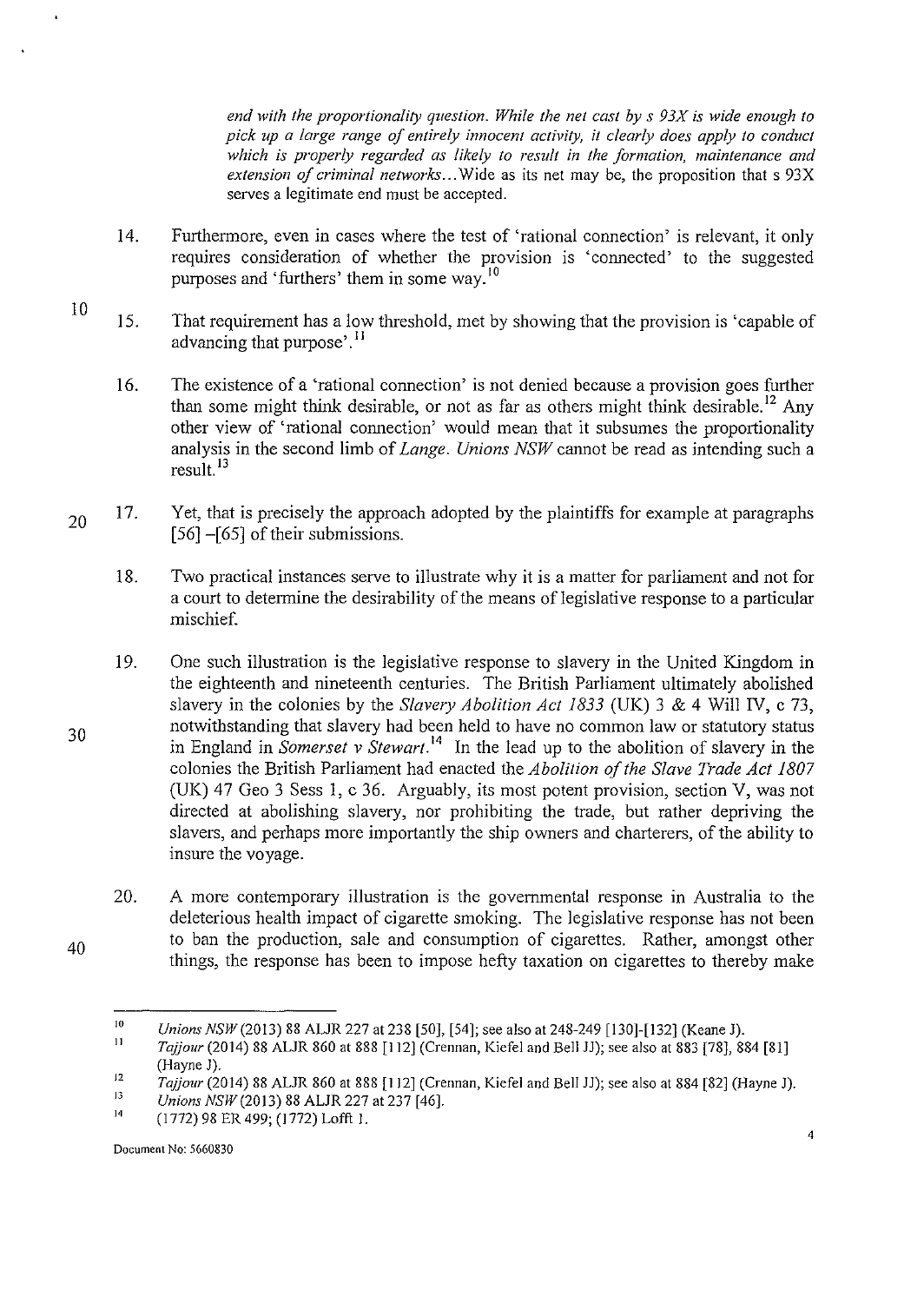them less affordable and by price disincentive reduce the prevalence of cigarette smoking.

- 21. What both matters illustrate is that there are many, no doubt often contestable, legislative responses to a particular mischief. Certainly in the Australian experience, the proper balance is found in, once a law is seen to provide a means capable of addressing that mischief, leaving questions of desirability the province of parliament, checked only by the requirement of the second limb of the *Lange* analysis.
- 10 22. It is respectfully submitted, thus, that 'rational connection' ought not be equated with the requirement of 'suitability' found in other constitutional systems, and that the reference in *Tajjour* of Crennan, Kiefel and Bell JJ at [110] should not be taken as one holding there is such equality, but rather as a reference to a comparator conception. The basis of this submission is as follows.
	- 23. First, the requirement of 'suitability' enables courts to ask whether measures are based on 'arbitrary, unfair or based on irrational considerations': see, for example, *R v Oakes*  [1986] 1 SCR 103 at 139. No Australian authority, however, has suggested that 'rational connection' enables a court to make these kinds of judgments. <sup>15</sup>
	- 24. Secondly, the 'suitability' test is unnecessary and could be wholly subsumed within the test of 'necessity'. As Barak has pointed out, the only purpose of 'suitability' seems to be to dispose of those cases where the means chosen by the limiting law 'do advance the law's purpose, but only to a very limited extent'. <sup>16</sup>
	- 25. Thirdly, and relatedly, the requirement of rational connection expressed in *Unions NSW* and *Tajjour* is concerned with whether the law is capable of furthering a legitimate end. That is respectfully not able to be reconciled with the notion that a law that furthers the end only to a slight extent fails to have a rational connection.

30

40

20

## **(b) Application to the plaintiffs' challenge**

26. The propositions above cannot be reconciled with the plaintiffs' treatment of 'rational connection'. The plaintiffs claim that Division 4A of Part 6 of the EFED Act has no rational connection to a legitimate end primarily because the definition of 'close associates' in s 96GB is under-inclusive: it does not cover individuals and partnerships or others who may have the capacity to control 'property developers' as defined.<sup>17</sup> The plaintiffs, however, have failed to construe Division 4A in its wider statutory context. The extrinsic materials demonstrate that combating the perception of undue influence and restoring public confidence in the planning development process was the mischief to which ss 96GA and 96GB(l) and (2) were directed. Thus, in the Legislative Council, the Attorney-General, the Hon John Hatzistergos, explained:<sup>18</sup>

<sup>15</sup>  *Tajjour* at 893 [150] (Gageler J ).

<sup>16</sup>  **Aharon Barak,** *Proportionality: Constitutional Rights and Their Limitations* **(Cambridge University**  Press, 2012) at 315-316.

<sup>17</sup>  Plaintiffs' submissions, paras 55-61.

<sup>18</sup>  New South Wales, *Parliamentary Debates,* Legislative Council, 3 December 2009 at 20570.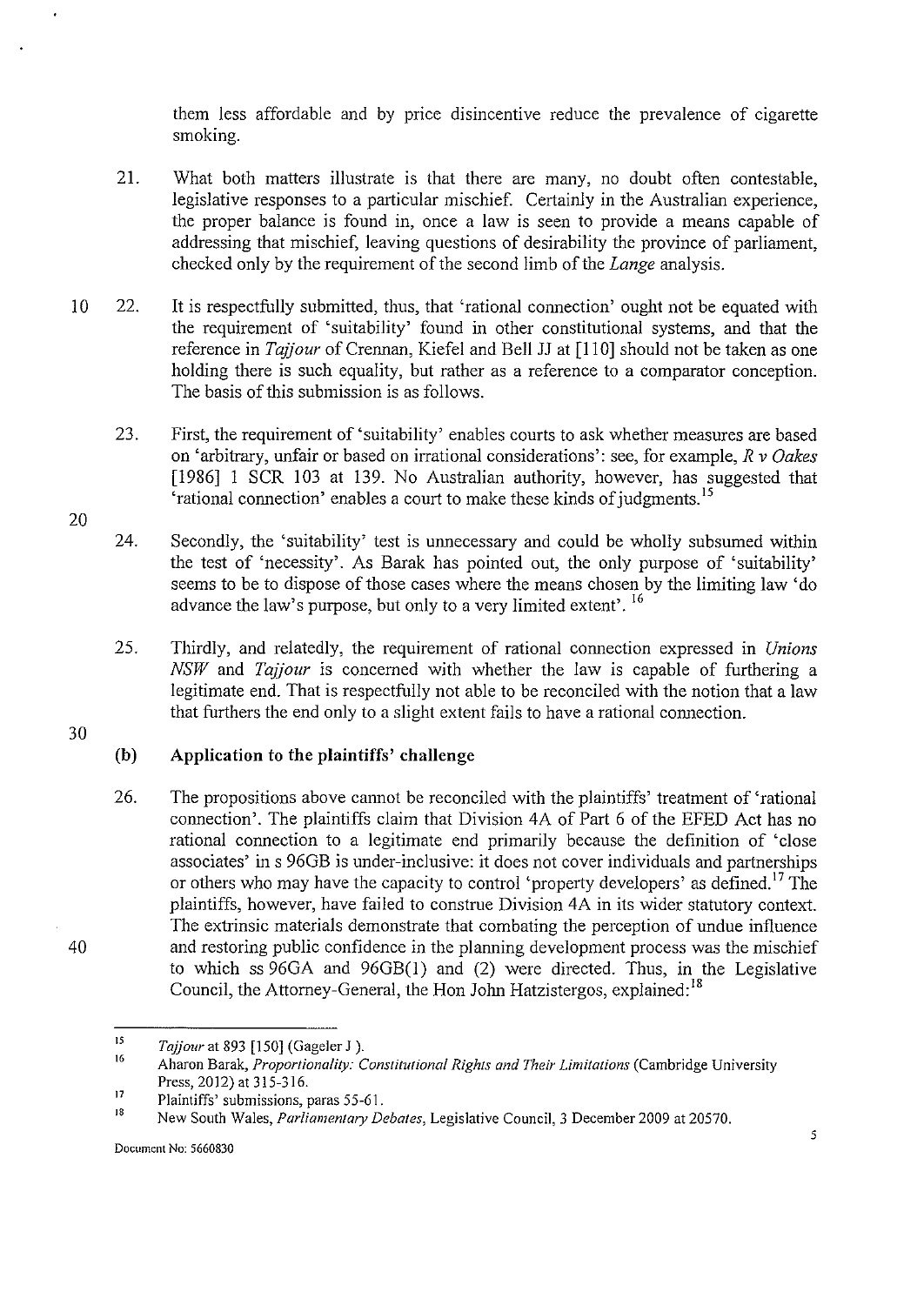The Government has made it quite clear that it is time to end speculation about the influences of donations on major developments in New South Wales. To that end, it is acknowledged that the donations have cast a shadow over the good work of the Government and have tainted the decent public servants who run our planning system ... This legislation will go some way to restoring the confidence of the public in the Government's first-rate planning system, which, regrettably, has been maligned by the accusations and imputations that have effectively raised perceptions that somehow donations have influenced outcomes.

- 10 27. The special case also records a long history of reports from the Independent Commission Against Corruption ('ICAC') and parliamentary committees concerning donations by property developers to local governments and State officials, and the concerns about corruption and undue influence that these donations generated.<sup>19</sup> These extrinsic materials, coupled with the prohibition on property developers making political donations in s 96GA, reveal the object of Division 4A. They make it apparent that the relevant object, or end, is to secure the integrity of the electoral process by combating the perception of conuption and undue influence in the planning development process.
- 20 28. Once that end is established by the process of statutory construction, the next question is whether it is legitimate. Contrary to the plaintiffs' submissions, the answer is plainly 'yes'. In *Unions NSW,* Keane J said:<sup>20</sup>

It cannot be doubted that the protection of the integrity of the electoral process from secret or undue influence is a legitimate end the pursuit of which is compatible with the freedom of political communication.

- 30 29. No member of the Court has suggested otherwise. It follows that there is no basis for the plaintiffs' contention that Division 4A is invalid because it lacks a rational connection to a legitimate end.
	- 30. The plaintiffs' attempts to use a 'rational connection' test to invalidate Division 2A should also be rejected. The purposes of Division 2A of Part 6 of the EFED Act are apparent. The donation caps are imposed in order to remove the ability of persons to make large-scale donations to political parties, thereby reducing the influence of such donations in the electoral process and the risk of possible corruption. At the same time, the caps help to create 'a level electoral playing field'.<sup>21</sup>
- 40 31. Such purposes or ends are legitimate. In *Unions NSW,* every member of the Court acknowledged this point. The joint judgment described the purpose of the provisions of Part 6 (which includes Division 2A), with the exception of s 96D, as follows:  $^{22}$

<sup>19</sup>  Special Case Book ('SCB'), Vol I at 74-79 [48]-[59].

<sup>20</sup>  *Unions NSW (2013) 88 ALJR 227 at 250 [138].* 

<sup>21</sup>  22 *Unions NSW* (2013) 88 ALJR 227 at 249-250 [136] (Keane J).

*Unions NSW(2013)* 88 ALJR 227 at 238 [53].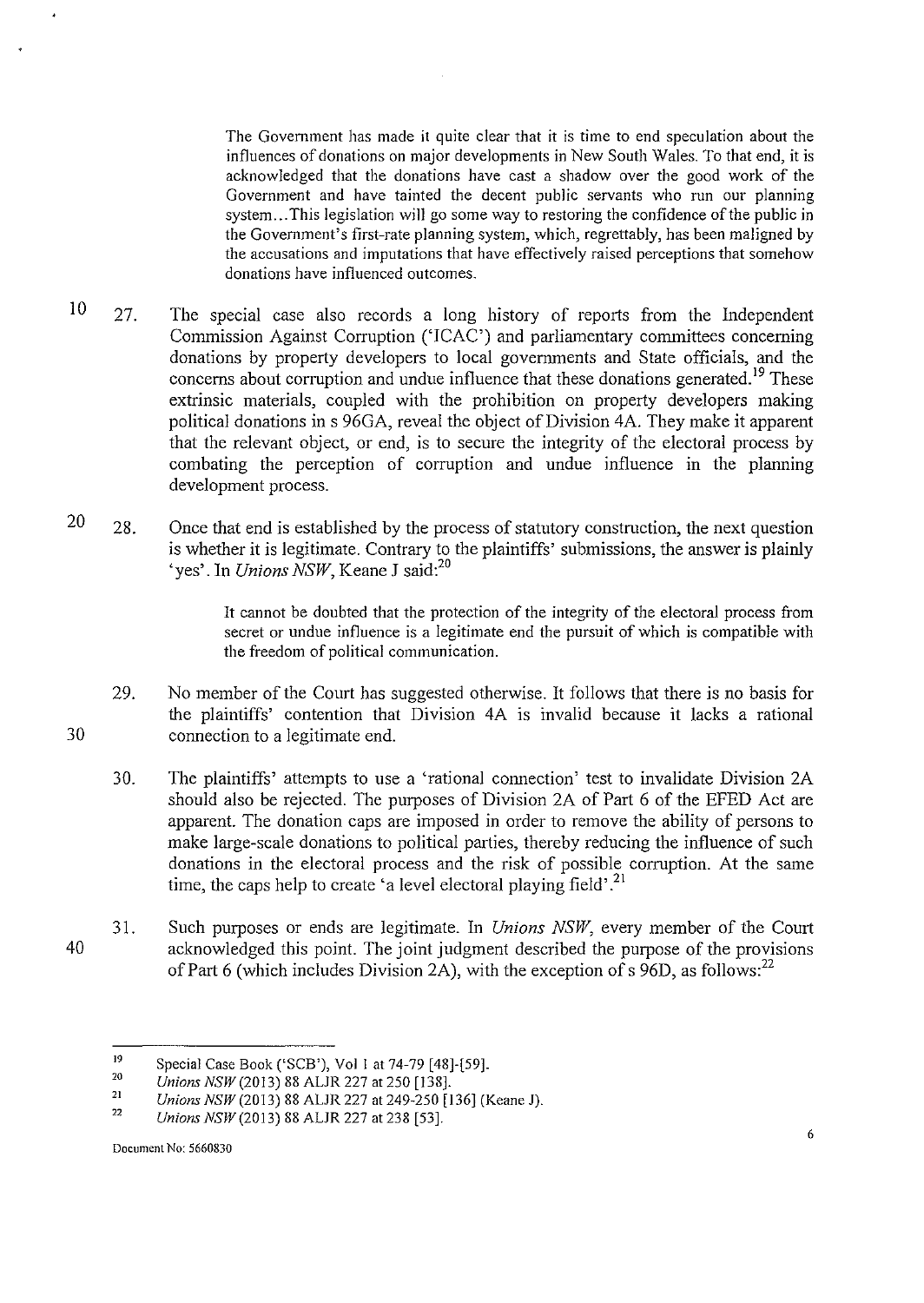[Those provisions] seek to remove the need for, and the ability to make, large-scale donations to a party or candidate. It is large-scale donations which are most likely to effect influence, or be used to bring pressure to bear, upon a recipient. These provisions, together with the requirements of public scrutiny, are obviously directed to the mischief of possible corruption.

- 32. Justice Keane, moreover, saw no difficulty with s 95A operating so as prevent wealthy donors from distorting the flow of political communication to and from the people of the Commonwealth.<sup>23</sup>
- 10 33. The plaintiffs' submissions about the lack of a rational connection reduce to this proposition: Division 2A is invalid because any attempt to reduce the influence of the wealthy in the State electoral process is incompatible with the constitutionally prescribed system of representative and responsible government.<sup>24</sup> Quite apart from the Australian authority that contradicts such a proposition, however, there is nothing in the text or structure of the Commonwealth Constitution that supports it. The constitutionally prescribed system of representative and responsible government is not inconsistent with everyone, wealthy or of limited means, being subject to uniform caps on political donations at a State level.<sup>25</sup>
- 20 34. The plaintiffs' submissions regarding s 96E of the EFED Act are, respectfully, also flawed. When s 96E is construed within the context of the EFED Act as a whole, its primary purpose or end is evident: to prevent the circumvention of the caps in Division 2A of Part 6. It would be anomalous, and self-defeating, for a legislature to prohibit the donation of money beyond certain amounts but to allow unrestricted donations of office accommodation, vehicles, computers and other property, as well as services such as advertising. The fact that there is a mechanism for disclosing political donations in Division 2 of Part 6 does not detract from that purpose, for disclosure alone would still allow the caps to be circumvented.<sup>26</sup>
- 30 35. Given the end of s 96E that is disclosed by the process of statutory construction, there can be little doubt about its legitimacy. $27$ 
	- 36. Accordingly, the plaintiffs' reliance on a 'rational connection' test is respectfully misplaced. The impugned provisions all have legitimate ends. For the reasons developed by the defendants, moreover, the provisions are reasonably appropriate and adapted to those ends in a manner compatible with the maintenance of the constitutionally prescribed systems of representative and responsible government.

**Document No: 5660830** 

<sup>40</sup>  23 *Unions NSW* (2013) 88 ALJR 227 at 249-250 [136].

<sup>24</sup>  Plaintiffs' submissions, paras 93-102.

<sup>25</sup>  Furthermore, the widespread use of caps in democracies around the world (see SCB, Vol 1 at 79-80 [63]-[64]) demonstrates as settled the view among mature democracies that they do not have deleterious effects suggested by the plaintiffs.

<sup>26</sup>  **The fact that the prohibition on indirect campaign contributions was inserted first makes no difference since s 96E must now be read with Division 2A: see** *Commissioner of Stamps v Telegraph Investment Company Pty Ltd* (1995) 184 CLR 453 at 463.

<sup>27</sup>  **The legitimate end of preventing circumvention of valid contribution limits is well recognised in the**  United States jurisprudence: see *Federal Election Commission v Beaumont* 539 US 146 at 155 (2003) (Souter J, with whom Rehnquist CJ, Stevens, O'Connor, Ginsburg and Breyer JJ joined).